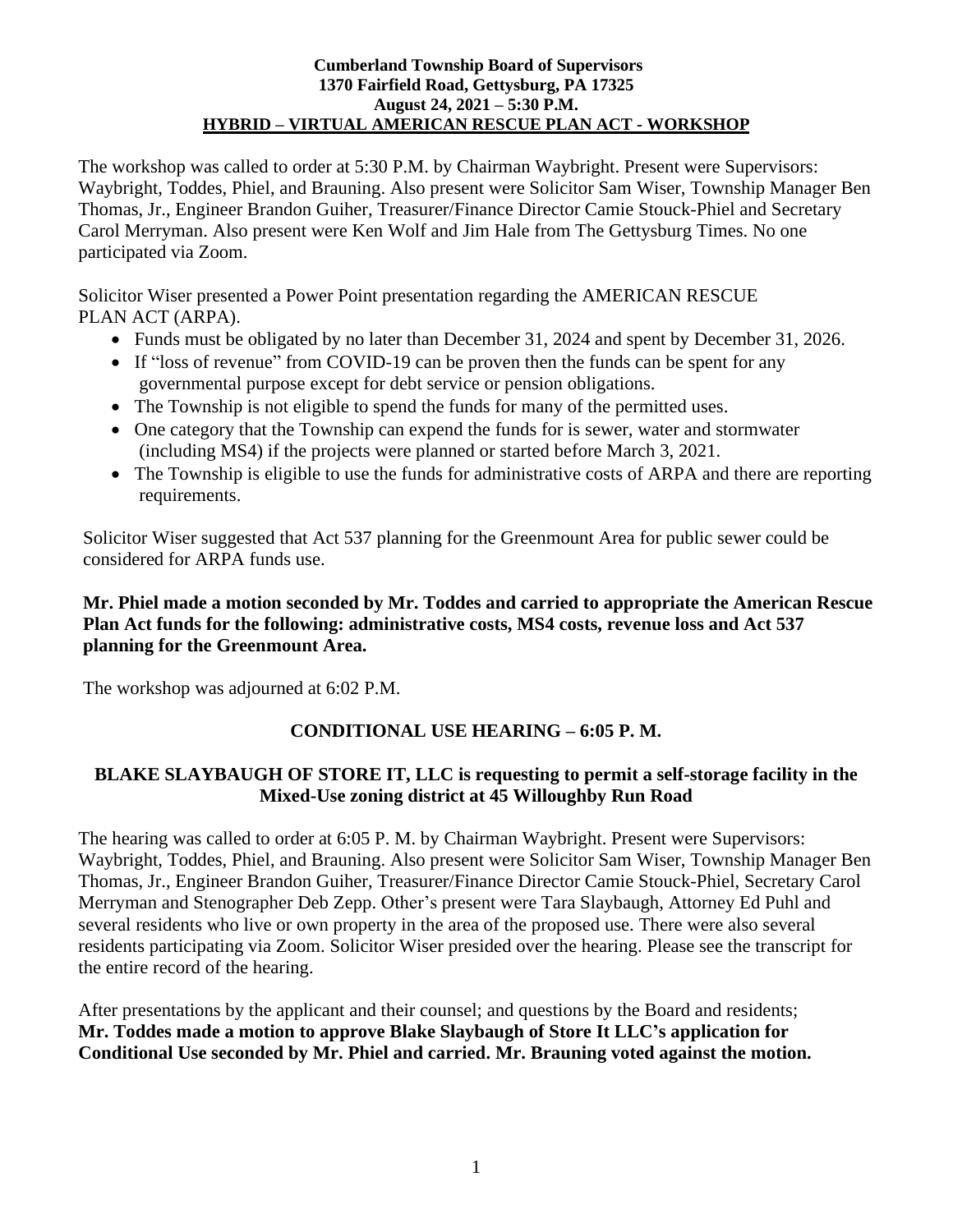#### **REGULAR MEETING – 7:00 P.M.**

At 7:00 P.M. the regular meeting was called to order by Chairman Waybright. Present were Supervisors: Waybright, Toddes, Phiel and Brauning. Also present were Solicitor Sam Wiser, Township Manager Ben Thomas, Jr., Police Chief Don Boehs, Engineer Brandon Guiher, Treasurer/Finance Director Camie Stouck-Phiel and Secretary Carol Merryman. There were several Township residents present and Jim Hale from The Gettysburg Times. Several residents participated via Zoom. Mrs. Ramsburg arrived at 7:13 P. M.

Chairman Waybright led the Pledge of Allegiance.

### **Mr. Toddes made a motion seconded by Mr. Phiel and carried to approve the Minutes of the July 27, 2021 Regular Meeting.**

**Mr. Phiel made a motion seconded by Mr. Brauning and carried to approve the bills in the amounts as stated by the Chairman: \$265,416.25 from the General Fund and \$1,748.00 from the Escrow Fund.**

## **Public comment: None**

## **Engineer:**

Solicitor Wiser reported that he has been working with Attorney Yannetti on the American Battlefield Trust Minor Plan and at the June meeting the Board of Supervisors had approved a final Request for Extension and tasked Solicitor Rice with contacting the applicant in an effort to get the agreements completed so the plan could be approved. He added that due to a series of unfortunate events, the plan has been on the table for years but, he feels that it can now be approved. Solicitor Wiser went over the outstanding comments from the engineer's last review letter, four Subdivision Ordinance waivers and a Non-Building Waiver for sewage planning that need action. Solicitor Wiser stated that approval of all four waivers was recommended by the Planning Commission. **Mr. Toddes made a motion seconded by Mr. Brauning and carried to approve the following waivers:**

- **(303) A waiver to the requirement to submit a Preliminary Plan.**
- $(304.1)$  To submit plans at a scale of no less than  $1" = 50'$ .
- **(304.2.A.25) To show the location and size of existing and proposed utility structures and/or transmission lines and all easements and right-of-way associated with them.**
- **(304.2.A.27) To show location, size and invert elevations of all existing and proposed sanitary sewers and location of manholes.**

**Mr. Brauning made a motion seconded by Mr. Phiel and carried to approve the REQUEST FOR PLANNING WAIVER AND NON-BUILDING DECLARATION to be sent to PaDEP for their review and approval.**

**Mr. Phiel made a motion to approve the Final Plan contingent upon the comments of the Engineer's October 9, 2019 memo being addressed. The motion was seconded by Mr. Toddes and carried.** 

Mr. Guiher reported that the Township has a request for bond release for the Mark Hillard Hangar at the Gettysburg Regional Airport and the Board has an engineer review letter dated August 23, 2021 that recommends that the full amount (\$3,146.00) of financial security can now be released. **Mr. Toddes made a motion to release the full financial security for the Mark Hillard Hangar Plan seconded by Mrs. Ramsburg and carried.**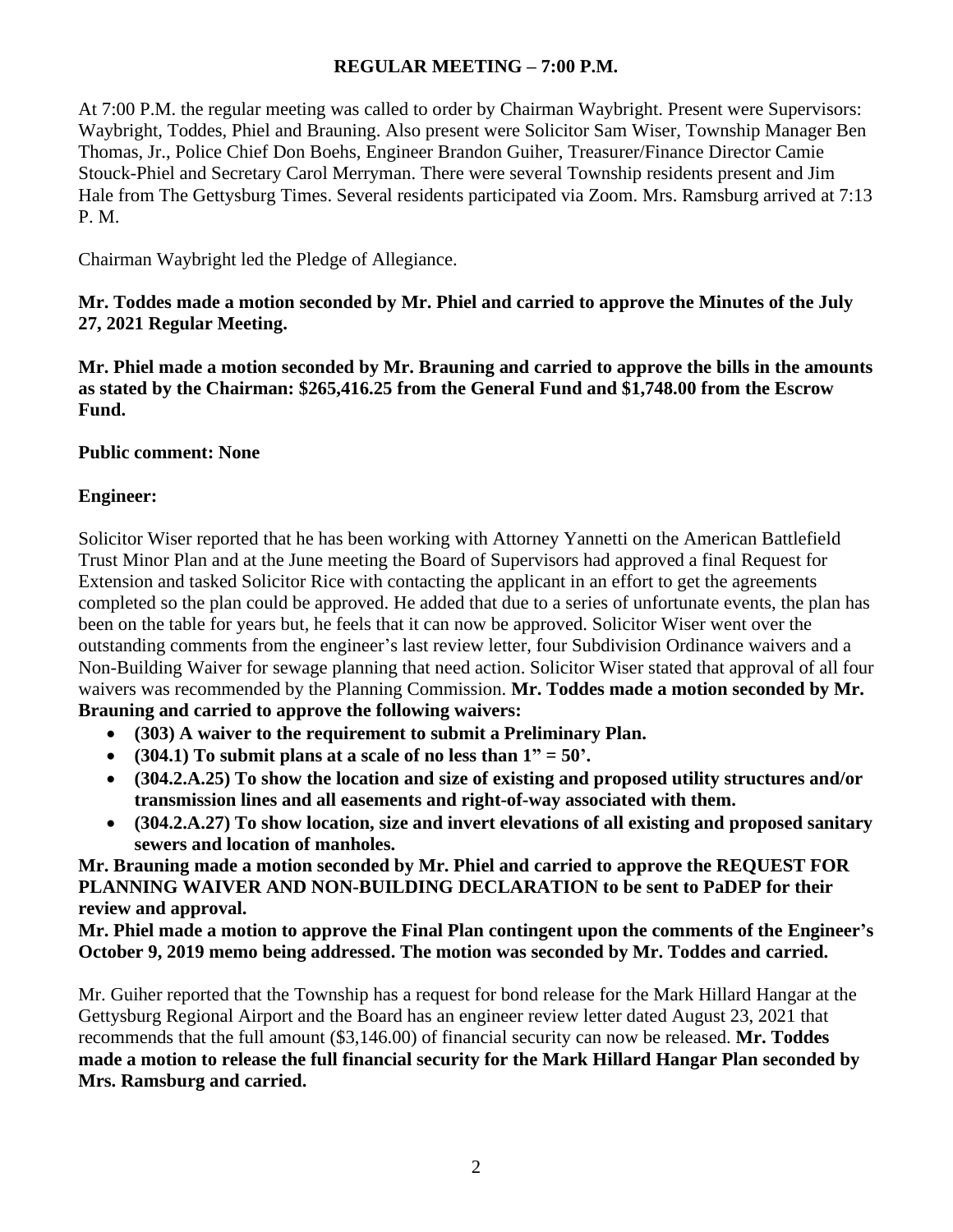The Township also received request for Bond Reduction #1 from the Adams County Historical Society in the amount of \$41,950.00 and the engineer's review letter dated August 9, 2021 recommends releasing \$38,602.00. The review letter explains that they recommend holding 25% of the installed stormwater structures and piping and 25% of the completed Erosion Control Measures until the completion of the project. **Mr. Brauning made a motion to release \$38,602.00 leaving a balance of \$134,696.00 seconded by Mr. Phiel and carried.**

The next request for Bond Reduction Request #1 is from Cumberland Village Phase IIA1 and is for \$1,048,823.60. and the engineer's review letter dated August 5, 2021 recommends releasing \$785,205.36 and retaining \$634,622.95. **Mr. Toddes made a motion seconded by Mrs. Ramsburg and carried to approve the request for bond reduction in the amount of \$785,205.36 for Cumberland Village Phase IIA1.**

The next request is for Bond Reduction Request #1 from Cumberland Village Phase IIA2 and is for \$878,169.60 and the engineer's review letter dated August 5, 2021 recommends releasing \$448,311.60 retaining \$2,418,219.10. The review letter explains that they are recommending holding 25% of the Erosion Control measures and 50% for most of the stormwater items. **Mr. Phiel made a motion seconded by Mr. Toddes and carried to approve the request for bond reduction in the amount of \$448,311.60 for Cumberland Village Phase IIA2.**

Mr. Guiher gave an update on the Township's MS4 including assisting with a response to the Environmental Protection Agency regarding the audit that was recently done and the Township will receive a final report. He added that he is looking for authorization to move forward with the MS4 projects, the design and permitting of the stream restoration projects as well as the other various projects proposed to meet the pollutant reduction requirements. Mr. Thomas stated that it is very important to start the permitting process working with Clauser Environmental from Cape May, NJ. He added that the engineering and permitting work will start in 2021 with the actual construction starting in 2022 and continuing into 2023. Mr. Thomas added that the cost estimate for these MS4 projects is \$600,000.00 and the Board approved the use of American Rescue Plan Act funds to pay for the projects. Mr. Thomas also reported that public education is needed. **Mr. Toddes made a motion seconded by Mr. Phiel and carried to approve the MS4 expenditure to hire Clauser Environmental to do the engineering and permitting, estimate for work \$64,000.00, for professional services for two stream restoration projects to be paid with American Rescue Plan Act (ARPA) funds. Mr. Phiel made a motion seconded by Mrs. Ramsburg and carried to authorize KPI to proceed with the civil work (surveying and engineering) necessary to complete the projects; to authorize the Manager and Solicitor to work on the agreement with Adams County for the Human Services project and authorize the Manager, Solicitor and Engineer to start the work and discussions with the Homeowners Associations for the stormwater projects at their developments and to pay all expenses from the ARPA funding. Mrs. Ramsburg made a motion seconded by Mr. Toddes and carried to appoint Christine Biggins and Pamela Haze to the MS4 Advisory Committee.** Mr. Thomas added that he would also like to have two more representatives from the HOAs and someone from the agricultural community.

**Police Report:** Police Chief Don Boehs presented a written and oral report of police activities for the month of July 2021 including: 271 complaints, 30 traffic stops, nine traffic accidents, 15 targeted enforcements, 4 combined arrests, 9,382 patrol miles and 35 walk-in complaints. He added that they assisted other agencies five times and they were assisted eleven times. The SRO had one call for service. There were three assists to Pa. State Police.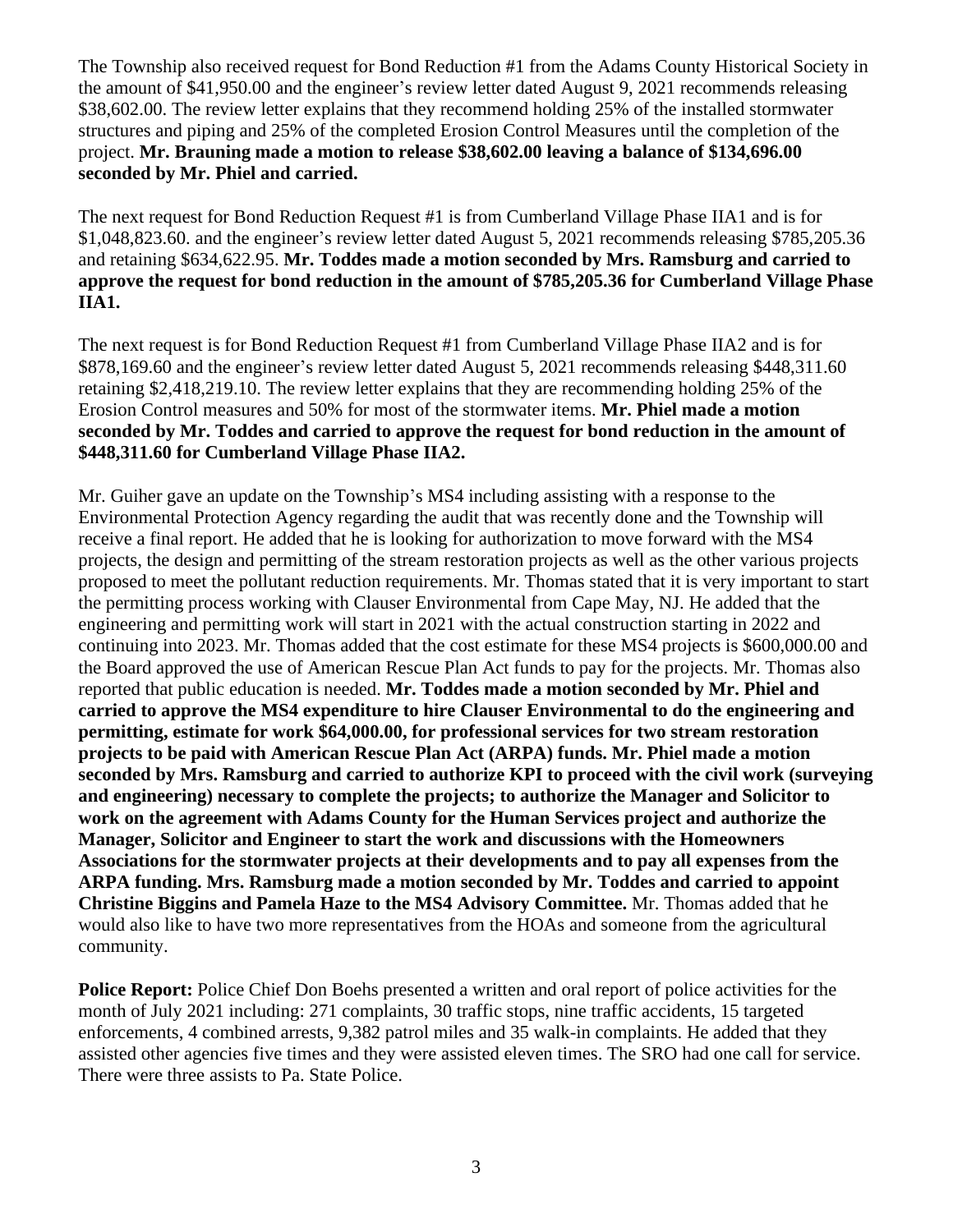#### **Active Business:**

Mr. Thomas explained that PFM, the Township's broker/investor of the two pension plans, is being sold to U.S. Bancorp and the Township has two assignments; one for each pension plan for them to remain our broker under U.S. Bancorp. Mr. **Toddes made a motion to approve two consents to deemed assignment of investment advisory agreements with PFM Asset Management, LLC. The motion was seconded by Mrs. Ramsburg and carried.** 

Mr. Thomas also reported that Solicitor Wiser has drafted an ordinance (at the direction of the Board a couple of months ago) regarding the use of campers for temporary residence following catastrophic damage to the main dwelling on a temporary basis, the draft ordinance is being reviewed by staff and it will give the homeowner a 12 month window for the temporary dwelling.

Mr. Thomas reported that the 2022 Minimum Municipal Obligations (MMOs) for the Police and Non-Uniformed Pension Plans has been determined. He added that the calculations are based on the estimated payroll through the end of 2021. The amounts are as follows: Police Pension Plan, total payroll \$1,002,976, MMO- \$183,904 and the Non-Uniformed Pension Plan, total payroll \$479,265, MMO - \$86,608. Mr. Thomas also reported that the Township does receive revenue from the Commonwealth of Pa. for the pension plans that funds a portion of the MMO's and any shortfall has to be supplemented by the General Fund. **Mr. Phiel made a motion to approve the MMOs in the amounts stated by Mr. Thomas seconded by Mrs. Ramsburg and carried.**

**FINANCE COMMITTEE**: Mr. Phiel reported on the monthly Finance Committee recommendations and stated that all expenditures are in budget.

- **Mr. Toddes made a motion seconded by Mrs. Ramsburg and carried to approve the purchase of Quickbooks software at \$5,690.20 and associated audit catch-up at \$2,340.60.**
- **Mr. Toddes made a motion seconded by Mrs. Ramsburg and carried to approve the annual road system striping, low bid from Alpha Space, in the amount of \$20,517.00.**
- **Mr. Brauning made a motion seconded by Mr. Phiel and carried to approve the required annual underground storage tank inspection by L & H Mechanical, in the amount of \$1.825.00.**
- **Mr. Phiel reported that the 2008 F250 pick-up truck sold for \$14,000.00 through Municibid.**

Mr. Brauning brought up, and the Board discussed, how and why certain building upgrades are being made or not made. Fixing a broken door, mold and parking lot repairs in the Police Dept. area of the building were brought up. Mr. Phiel stated that any proposed maintenance or other expenditures need to first be brought to the Finance Committee meeting for consideration. Mr. Thomas suggested that all departments bring their expenditures to the Finance Committee meeting regardless of already being budgeted or not.

**SOLICITOR**: Solicitor Wiser acknowledged that a Declaration of Taking was filed for the Oak Lawn Gardens property on August 17, 2021, as was approved by the Board by Resolution #2021-11. Solicitor Wiser also reported that Cumberland Township Authority has issued a request for proposals for refinancing of their current debt and also some new debt for capital improvements. He added that they received two proposals back and one of them from ACNB Bank was 1% fixed for approximately three years and 1.58% for the new money obligation. He added that if the Township is interested, they would have an opportunity to refinance their existing debt for the maintenance building (approximately \$920,000.00) with ACNB Bank. The net savings would be \$22,000.00 and he does not feel that the Township would have to shop this again. He added that he spoke to ACNB Bank and they are interested in making the Township a similar offer. **Mrs. Ramsburg made a motion seconded by Mr. Phiel and carried to authorize Solicitor Wiser to contact ACNB Bank and start the debt ordinance process.**  Solicitor Wiser reported that the Personnel Committee has been reviewing various job descriptions and